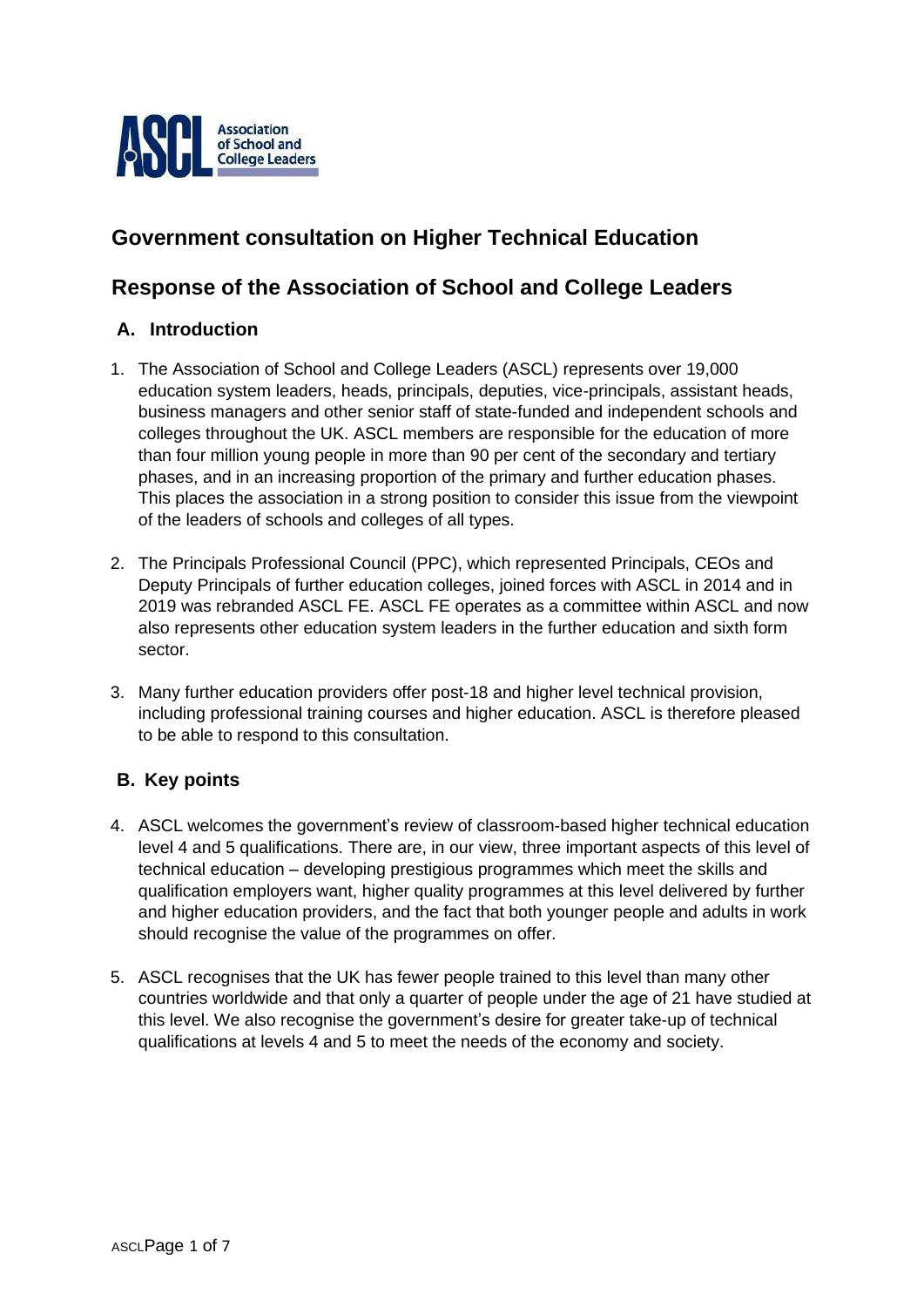## **C. Answers to specific questions**

## **Question: To what extent do you agree or disagree with the proposed aims of HTQs set out in paragraph 9 of the consultation?**

6. We largely agree with these proposals. Where we do not agree, our reasons are set out in our responses to the questions below. It is logical to align employer-led standards with apprenticeships, T levels and HTQs, the latter being important progression routes for T levels.

## **Question: Are there any points you would like to raise regarding our proposal for Awarding Bodies to voluntarily submit qualifications for approval by the Institute against occupational standards?**

7. We believe that, irrespective of whether this is voluntary or compulsory, most awarding bodies will want to ensure that their qualifications meet occupational standards. We therefore agree as this makes sense from a customer and market point of view.

#### **Question: What is your view on our proposal that, upon approval of a higher technical qualification, there should generally be no transfer of copyright?**

8. ASCL believes that copyright and intellectual property are both important characteristics within professional and technical qualifications that should be maintained. We therefore agree with this proposal. Copyright should be applied for again on approval as the content of the newly approved qualification may differ from its predecessor.

## **Question: What are your views about the circumstances in which it could be appropriate for the transfer of copyright to apply?**

9. There may be some professional or technical qualifications associated with small sectors where this is appropriate, but in general it is unlikely that copyright would transfer. We therefore agree with approach proposed, but suggest that awarding bodies are best placed to answer this question.

#### **Question: As Awarding Organisations and Higher Education providers, how important are the following as incentives to encourage the submission of your qualifications for Institute approval?**

**a. A clear mark of labour market relevance** 

**b. A competitive funding package (which could include higher tuition fee support, maintenance funding, or better loan terms for students)** 

**c. Enhanced support for potential students through information, advice and guidance (e.g. careers advice)** 

**d. A swift and straightforward process for submission, appraisal and decisionmaking** 

## **e. Other (please specify)**

10. We agree, from a provider point of view, with the list of incentives, for the following reasons: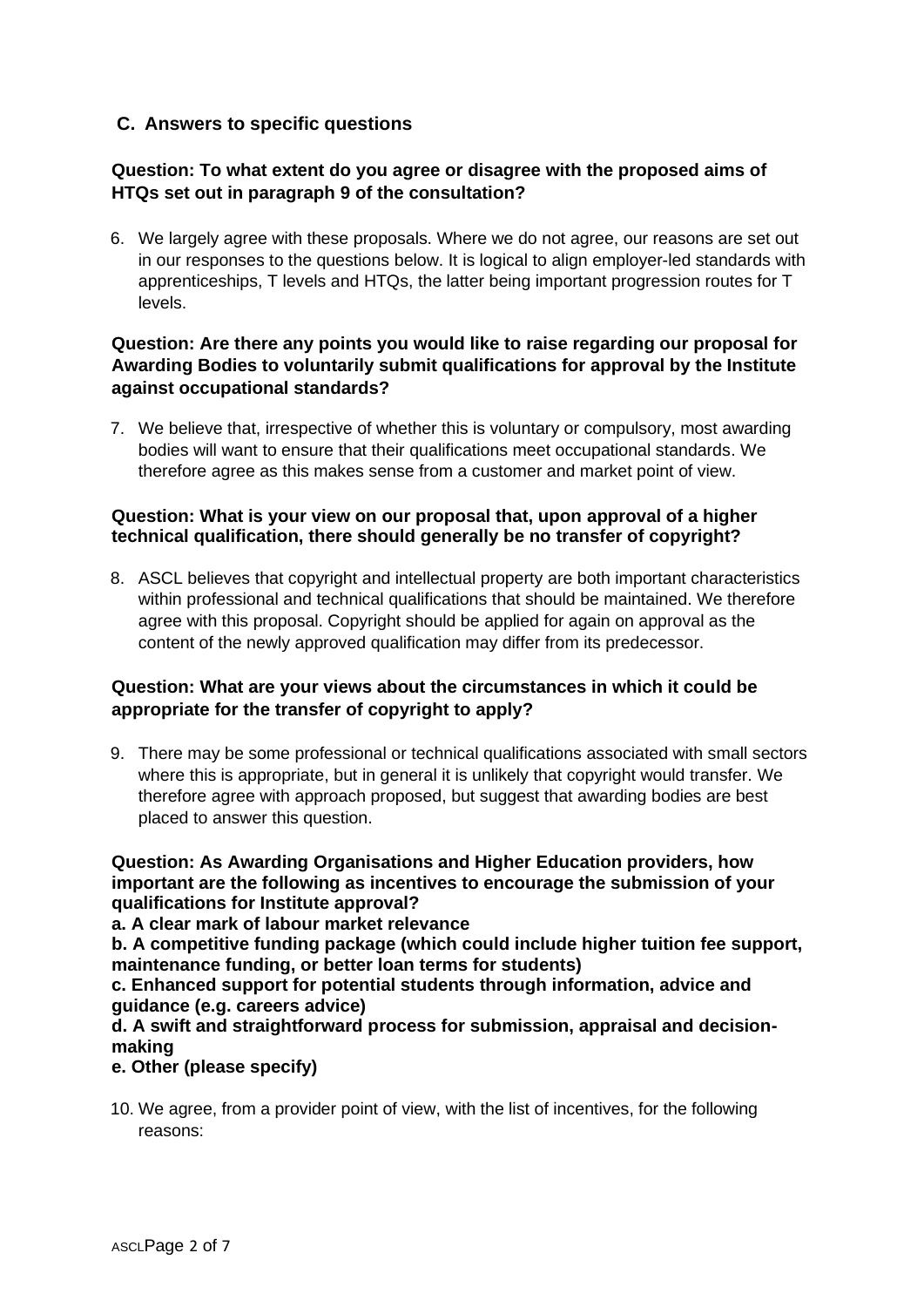- 11. Labour market relevance it is as important for the customer/student in terms of transferability of the qualification that the qualification is approved as it is for the awarding body or provider. This will give the qualification greater credibility inside and outside the profession or technical field. The process of approval should not be overly bureaucratic.
- 12. A competitive funding package is crucial to help increase the numbers taking up professional and technical qualifications at this level.
- 13. Enhanced support for students maintenance support and improved advice and guidance is important at this level. Most providers will know about and appreciate enhanced support for students, but this may not be the case for students transferring to another organisation offering professional and technical qualifications at level 4.
- 14. A swift and straightforward process for submission, approval and decision making this is important as it is likely that delays caused by bureaucracy will impact adversely on the individuals and their providers and employers.

## **Question: Would you support incorporating the above flexibilities/requirements in the Institute approval process, and are there any specific points you would like to raise in relation to the above?**

- 15. We would support this proposal. We also raise the following points:
- 16. We agree that flexibilities such as those listed in the consultation should be incorporated into the approval process. The most important issue, however, is to avoid the process being too bureaucratic and slowing down approval of the qualification.
- 17. We agree that there should be flexibilities in relation to additional content, broader qualifications, flexible learning, maths and English, digital skills, transferable and employability skills, alignment with professional body standards and a period of workrelated learning.
- 18. We also agree that it is sensible to retain the infrastructure already in place.

#### **Question: Are there any points you would like to raise regarding our approach to retaining existing Ofqual and OfS regulatory arrangements?**

- 19. We agree that this is necessary, but are concerned about the additional costs often incurred by providers when, in particular, the OfS is involved. This can be counterproductive and add significantly to the registration costs of qualifications.
- 20. As in our answer to the question above, it is sensible to retain the infrastructure already in place.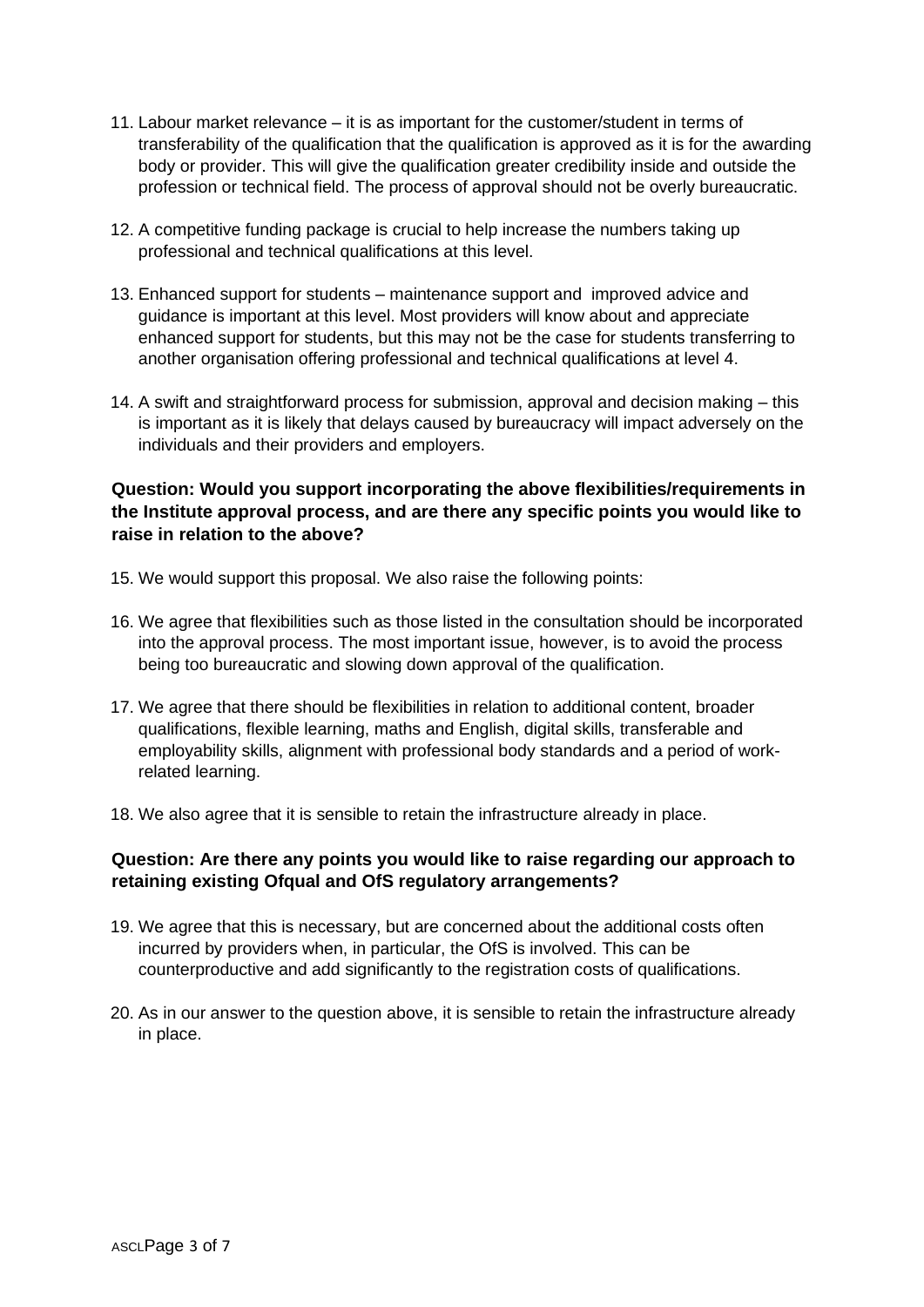## **Question: Are the suggested criteria suitable markers of high-quality technical provision?**

- 21. We agree that these are appropriate. We would encourage the government to ensure that the requirements for the skills of teachers are not onerous, so that suitably experienced technicians and professionals can be employed without major restrictions. For some qualifications at this level, it is the technical skills of the teacher that are most important, and their academic qualifications are of secondary importance to the programme.
- 22. ASCL also agrees that, over time, performance is important to learner progression into technical positions in the workplace.

**Question: To what extent do you agree or disagree with the principle of the OfS applying technical ongoing registration conditions that a provider would be required to meet to indicate the high quality of their HTE provision? If you disagree, what could an alternative approach be?**

- 23. Please see our answers to previous questions.
- 24. We agree that technical qualifications should be registered. However, care must be taken to ensure that this does not become an overly bureaucratic or costly process which prevents providers employing experienced technical teachers (see also our concluding remarks about funding level 4 and 5 programmes appropriately).
- 25. Good or better providers should be financially supported and encouraged to develop new qualifications and their teaching workforce.

**Question: To what extent do you agree or disagree that linking grant or capital funding to meeting the technical ongoing registration conditions would encourage providers to deliver high-quality provision?** 

**a. How might this work to ensure provision best meets local skills needs?** 

**b. What specifically would additional funding support?** 

**c. Would additional costs be a barrier to delivering high-quality HTQs? Why?** 

**d. Which would be a greater priority for providers: 'capital' or 'recurrent grant' funding? Why?**

- 26. We agree that it is helpful, in terms of the set-up of a new qualification or provision, to link grant or capital funding to meet the ongoing technical qualification.
- 27. This funding has been helpful in terms of the Institute of Technology, but we do not feel this should be the only method of allocating grant funding or capital. Qualifications, particularly in engineering, are very expensive to deliver and have considerable ongoing capital expenditure needs. Additional ongoing costs in some subjects with high capital equipment costs could be a barrier to delivery of high quality if not addressed as an ongoing matter.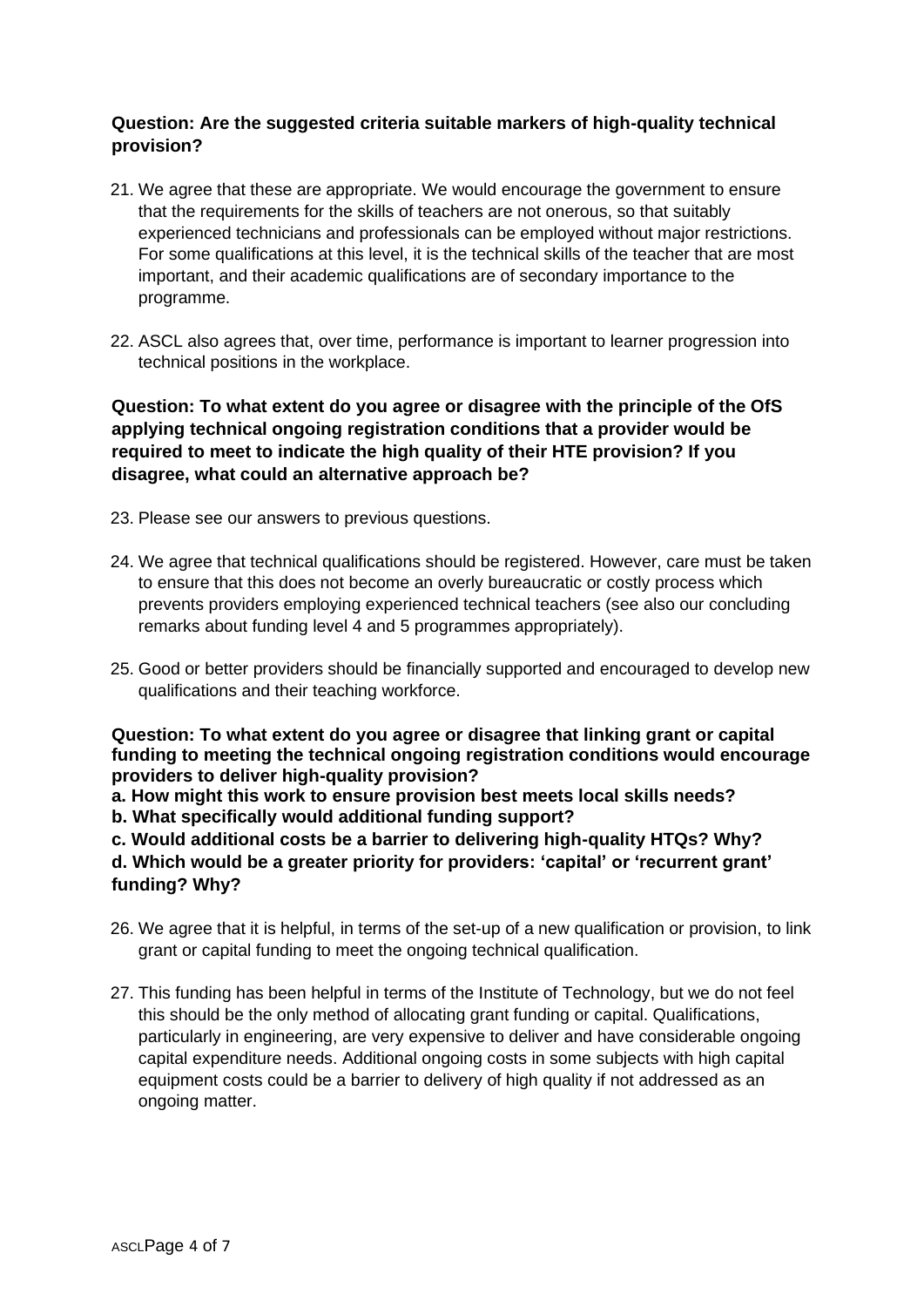28. The funding system will also need to prioritise areas where industry has particular skills needs that cannot easily be met without greater support.

**Question: To what extent do you agree or disagree that we should explore how providers that meet the ongoing registration conditions specific to Higher Technical Education could have access to a more competitive student finance package for courses leading to approved HTQs than those who do not meet the technical conditions? Why?**

29. ASCL agrees that providers should be able to offer their students competitive finance packages, as is the case for degree courses. However, this question suggests that approval will largely be compulsory. Non-approval could cause problems for some small awarding bodies and providers. This kind of differentiation is not something that ASCL would support. Collaboration and partnership between providers would help meet local and national skills needs.

## **Question: To what extent do you agree or disagree that additional non-financial support will be needed to enable providers to develop their workforce and engage fully with employers? What might examples of non-financial support be?**

- 30. ASCL agrees that non-financial support will be needed, but these types of activity, such as training or development, would still have costs. This includes subject networks for teacher support, relationships with providers, and improved information, advice and guidance.
- 31. Other forms of non-financial support could also include wider workforce development, industrial updating, national marketing campaigns, the development of teaching and learning technologies, and management development.

#### **Question: We welcome ideas from respondents on:**

#### **a. How providers could best allocate their existing resources to build and support capacity and delivery of approved HTQs;**

#### **b. Where additional help may be needed; and**

#### **c. What providers think should be prioritised in terms of any future funding allocation.**

32. ASCL believes that providers could best allocate their resources in individual organisations and within local clusters of organisations so that a range of qualifications are available locally. The focus on future funding should be on the improvement of funding rates, student funding support and capital funding. Without additional funding support, there will be barriers to providers delivering sustainable high quality HTQ provision.

**Question: To what extent do you agree that there is a need and opportunity for more young people and adults (including those who need to upskill/retrain) to be undertaking HTE in the future? Please provide examples from your own experience.**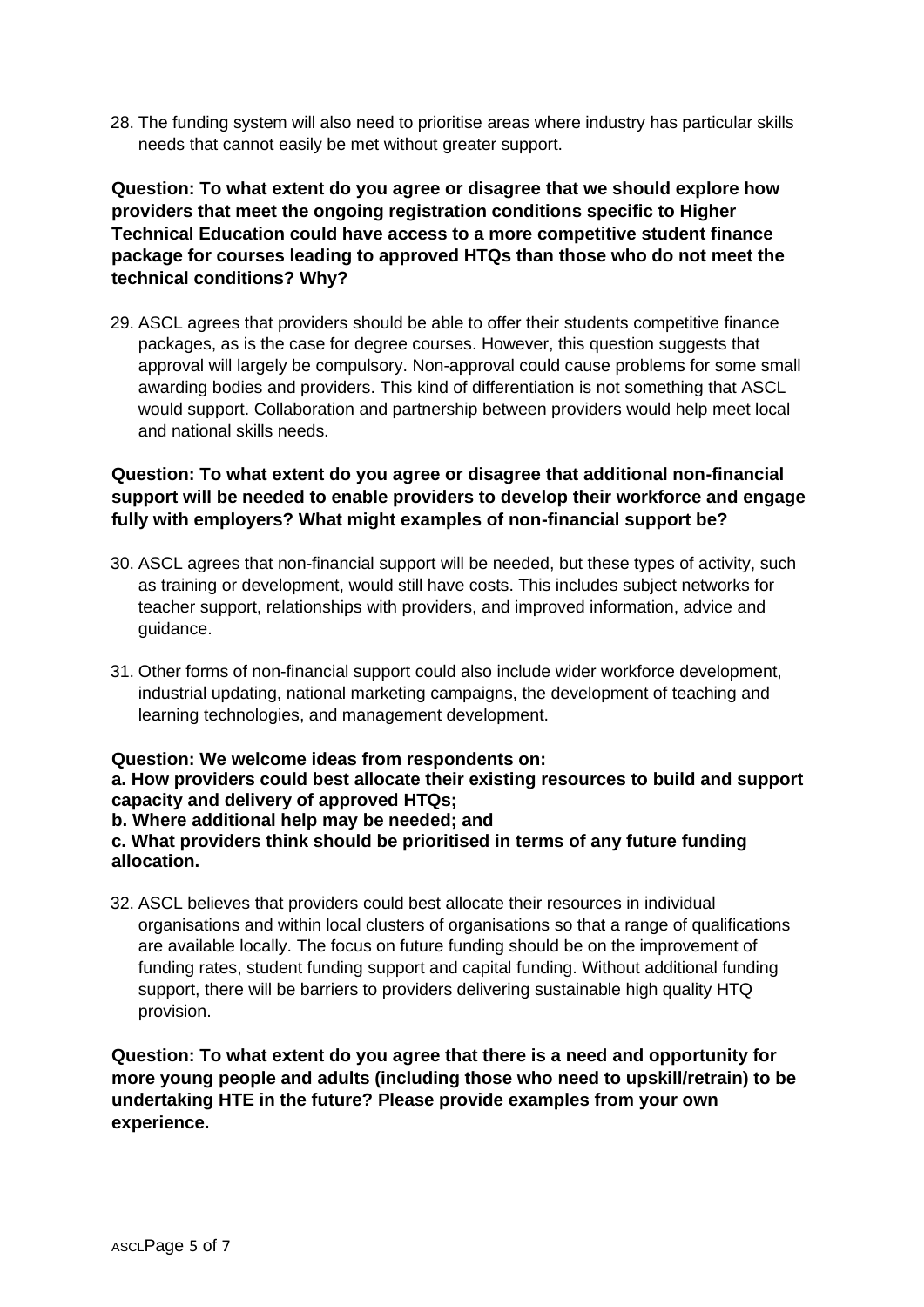- 33. We believe that level 4 and 5 technical and professional qualifications have a great deal to offer young people and adults, as well as upskilling the nation as a whole. These qualifications need to be more available locally to young people and adults to enable them to become more highly skilled in their chosen fields.
- 34. Improved revenue funding is needed to deliver high quality HTQs that meet both student and employer demands.

#### **Question: To what extent do you agree with the proposed measures to improve the profile of HTE?**

35. ASCL agrees with the measures proposed. However, as stated earlier, these measures must not lead to increases in bureaucracy or costs to providers or students. The qualifications should be appropriately funded and their profile raised.

### **Question: To what extent do you agree with the proposed measures to improve IAG for young people, adults and employers?**

36. We agree with the proposed measures.

**Please give further thoughts on other ways we could help fill the HTE information gap for:** 

• **Young people and their teachers considering their options after completing a level 3** 

• **Adults in the workplace who need to upskill/retrain** 

• **Employers who have skills shortages at higher technical level** 

- 37. We agree that the information gap should be improved. Not all young people or adults can, or want to, study for a full-time degree, but they can and should be able to take professional and technical qualifications at level 4 on a full- or part-time basis.
- 38. More information is needed about HTQ courses and the skills these qualifications lead to as well as the skills required by employers. This is the case for young people, adults, teachers and employers. Information about the HTQs and their outcomes should be available more widely to all.

## **Question: Do you have any further evidence on what works in this space and what more government can do to improve access and help support students to undertake and complete a HTQ?**

- 39. A recent study by the NOCN and City and Guilds ('Close the Gap', September 2019) argues that the UK is likely to have a skills gap at levels 4 and 5 within the next five years, and suggests an 'upskilling levy'.
- 40. The lack of sufficient take-up of qualifications at levels 4 and 5 is largely because of insufficient information and knowledge about these qualifications outside of awarding bodies and providers. Providers of higher technical qualifications offer a wide range of programmes at levels 4 and 5, including professional qualifications, HNC/HNDs, foundation courses and foundation degrees, yet both providers and learners find